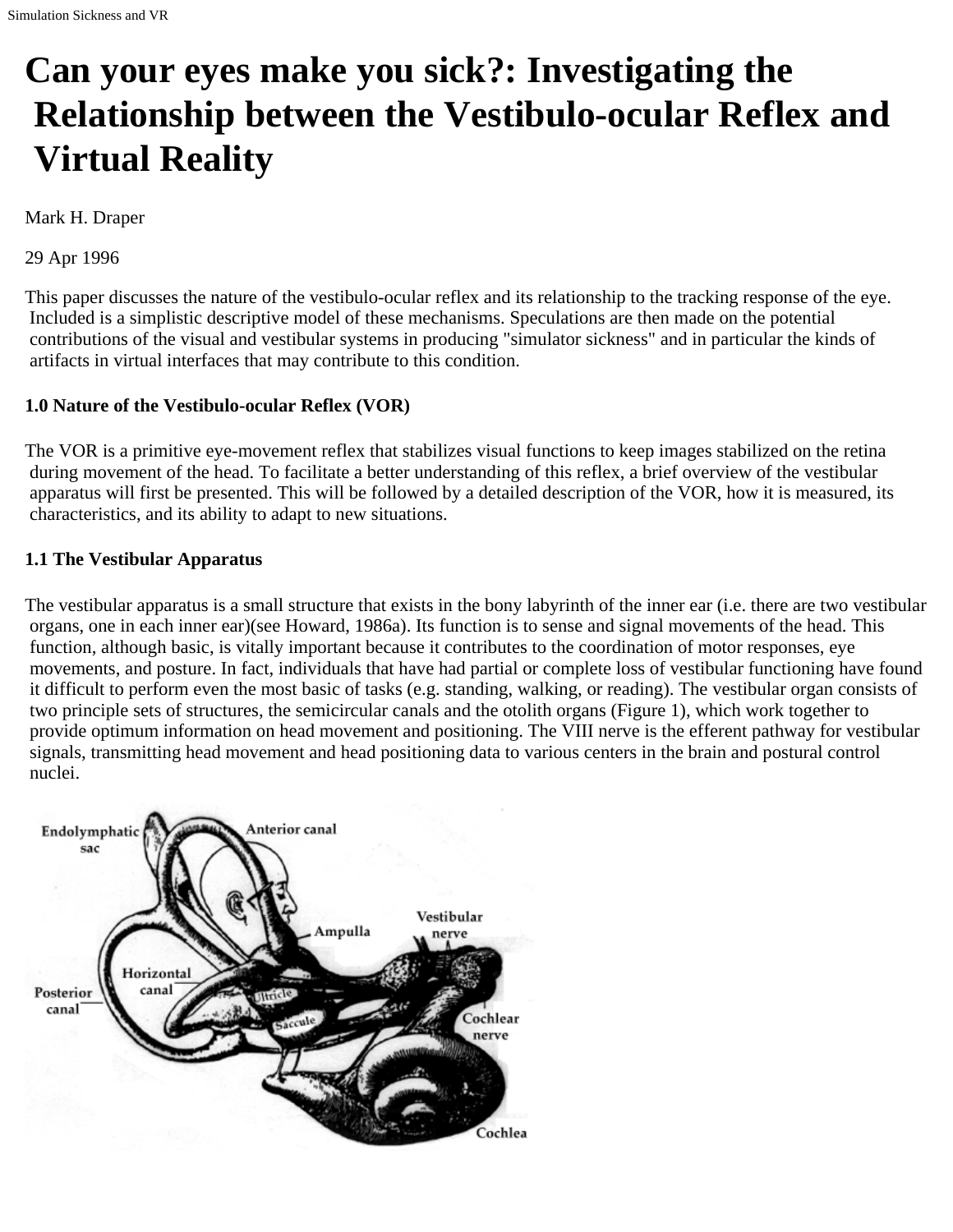Simulation Sickness and VR

# **Figure 1: The Vestibular Apparatus** (from Howard, 1986a)

There are three semicircular canals (SCC) (termed the anterior, posterior, and horizontal canals) in each vestibular organ whose function is to detect angular accelerations of the head, acting like biological accelerometers. These canals are bidirectionally sensitive and approximately mutually perpendicular so as to detect angular head movement in any direction. Endolymph fluid fills each SCC and is prevented from passing through the ampula (a widened section of each SCC) by the cupula, a thin flap that stretches across the ampula and acts as a barrier to endolymph flow. When the head is rotated, the force exerted by the inertia of the fluid acts against the cupula of those SCCs that are in the plane of motion, causing it to deflect/bend. This deflection causes a displacement of tiny hair cells (located at the base of the cupula in the ampula) which signal this change to the brain via the VIII nerve. For most normal head movements (moderate frequencies), this signal is proportional to head velocity. The receptor system of the SCC can respond to angular accelerations as low as 0.1 deg./sec^2. However, continued constant angular rotation will decrease the response of the SCC as the fluid decreases its inertial force of the cupula due to lack of acceleration and also due to the elasticity of the cupula striving to return to its initial state. The time constant for the cupula in humans has been found to be approximately 5 to 7 seconds. Therefore, the SCCs encode dynamic changes in head movement only. Also, it is important to note that each SCC transmits a tonic (resting) signal even in absence of motion. This allows the SCC to increase or decrease its response, depending upon whether the head movement is in the direction that the SCC is most sensitive to or in the opposite direction. The brain then integrates information from each SCC pair that occupy the same plane of motion (termed a push-pull pair) to generate an appropriate response for motion in that plane. Between the two vestibular organs, there is a total of three of these push-pull pairs corresponding to three different planes of motion.

In addition to the three SCCs, each vestibular apparatus also contains two otolith organs, the utricule and saccule, that sense dynamic changes in linear acceleration of the head and also provide information on static head position, such as head tilt. These otolith organs are multi-directionally sensitive, as opposed to the bi-directional nature of the SSCs. The receptor portion of these organs contains many hair cells and is called the macula. The macula is covered with a gelatinous substance that contains tiny crystals of calcium carbonite called `otoliths'. When the head is tilted or undergoes linear acceleration, the otoliths deform the gelatinous mass, which creates a shear force that excite the receptor cells in the macula. This information is then transmitted via the VIII nerve. The utricule's macula is located in the horizontal plane so as to be sensitive primarily to horizontal linear accelerations, while the saccule's macula is positioned vertically to be maximally sensitive to vertically directed linear accelerations, including gravity (Robinson, 1980).

# **1.2 VOR Description and Characteristics**

The greatest potential source of image slip on the retina is due to self-rotation (Robinson, 1980). Therefore, in order to see and move at the same time, the eyes must have an ability to remain stabilized in space as the head rotates. As stated earlier, the VOR is a fundamental eye-movement reflex that functions to keep images stabilized on the retina during movement of the head. Thus it helps to perform a very basic but important function, to allow sight during movement.

When the head begins to move in any direction, the vestibular apparatus senses this movement and sends direction and rate information directly to the oculomotor system. The oculomotor system then responds by moving the eyes (in a conjugate manner) in an equal but opposite direction/rate to compensate for the head movement and keep the visual image stabilized on the retina. This, at a top level, is the VOR. It is a very low latency system in response to head movements, with compensatory eye movements beginning as early as 10-20 msec. after head rotation begins (Viirre, Tweed, Milner & Vilis, 1986).

Although both the SCCs and the otolith organs contribute to the VOR, most researchers agree that the otolith input is minor and transitory while the SCC input dominates the response (Robinson, 1980). Therefore, the rest of this paper will only consider the SCC input to the VOR. However, researchers have shown that under certain conditions (i.e. offaxis rotation, close-in target of fixation) the otolith organs can have a demonstrable affect on the reflex (Viirre et al, 1986; Merfeld, 1995).

A more detailed description of the VOR process is as follows. First an angular acceleration of the head will cause the appropriate SCC cupulas to deflect in the vestibular organs of each ear (creating push-pull pairs as described above).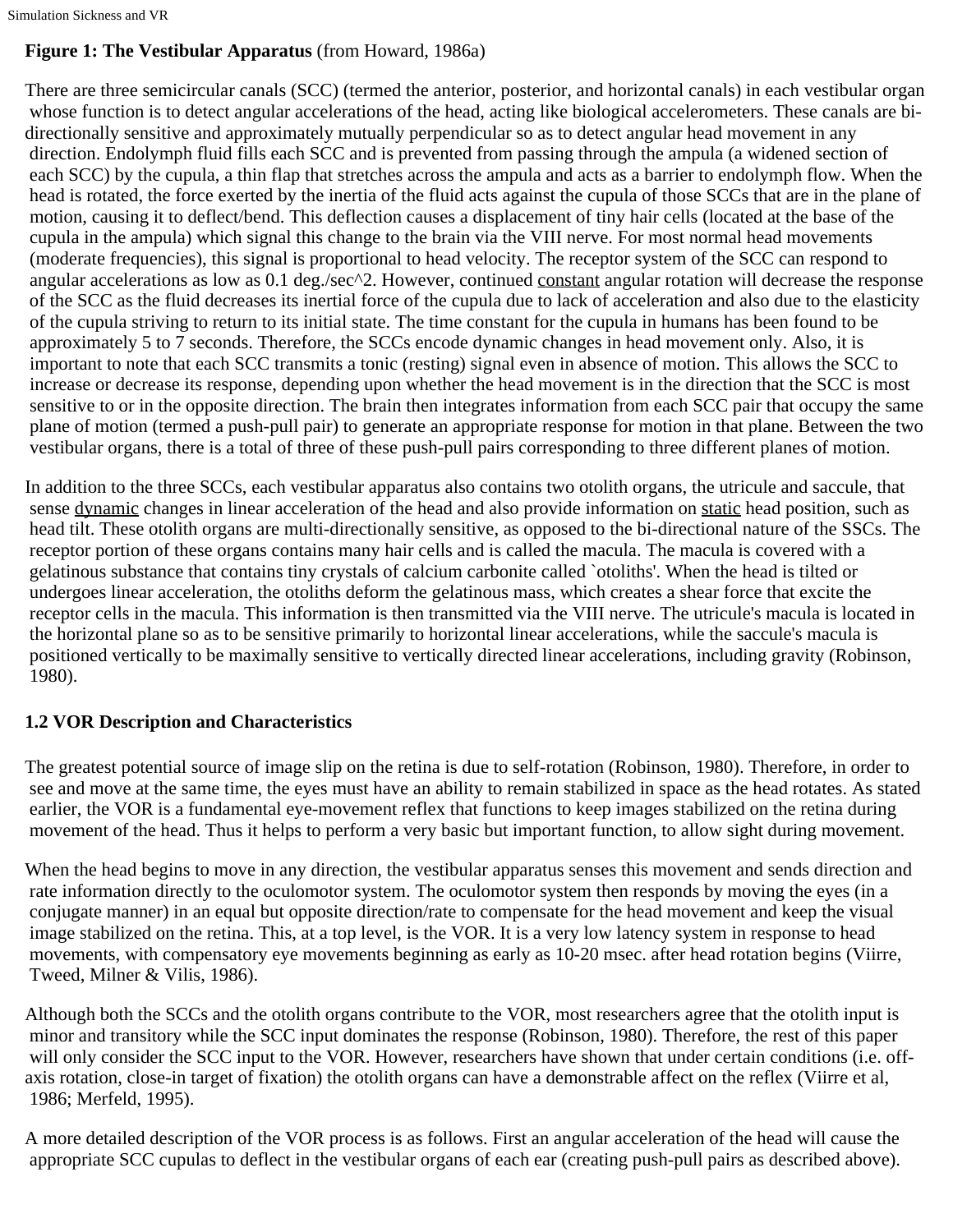This deflection will cause the tiny hair receptor cells at the base of the cupula to send head-velocity proportional signals as either excitatory patterns (due to motion in the direction of the directionally sensitive SCC) or inhibitory patterns (due to motion opposite the direction of the directionally sensitive SCC) to the ipsilateral vestibular nucleus (VN). The VN then sends the appropriate eye velocity signal to the oculomotor nuclei (ON), which in turn innervates the three complimentary pairs of muscles that move each eye. This path is often simplistically termed the `three-arc reflex' (Figure 2). It has also been theorized that the oculomotor neurons require more then just an eye velocity command to drive the eye a certain direction and speed, they also need an eye position command to hold the eye at the new position so the elasticity of the eye plant does not cause the eye to drift back to its original position after the head movement ends. Robinson (1980) and others (Zee, 1980?) have argued there must exist a neural integrator in the system that would integrate the velocity signal from the VN to obtain the required position signal. Goldberg, Eggers, and Gouras (1991) state that this neural integrator, although still undiscovered, requires the cerebellar flocculus, the medial vestibular nucleus, and the nucleus prepositus hypoglossi to operate. Zee (1980?) postulates that this neural integrator may be common to all conjugate eye movement systems.



# **Figure 2: Simplified Schematic of the VOR Three-Arc Reflex**

If the head undergoes sustained rotation in any direction, the eyes will exhibit a rhythmic oscillatory pattern called nystagmus. There are many different types of nystagmus, depending on what stimulus is involved. If head rotation occurs in a completely dark environment, the nystagmus is due purely to vestibular input and is called *vestibular nystagmus*. Nystagmus is an oscillatory pattern that is very characteristic of a "saw-tooth". For instance, if the head rotates in the horizontal plane to the right, the VOR will cause the eyes to compensate by moving in an equal but opposite direction to the left. This leftward movement of the eyes will continue until the eye gets near the edge of its orbit, then the eye will rapidly reverse direction, moving back across the center of gaze. This rapid reversal of eye movement in the direction of head rotation is called the *quick phase* of nystagmus. After the quick phase, the eye will again begin to compensate for the rotation by moving to the left. This slower movement in the opposite direction of head movement is called the *slow phase* of nystagmus. This slow phase is often what is measured in VOR research as in VOR response while the quick phase acts more like a correcting saccade.

Vestibular nystagmus does not continue endlessly. The response decays as the SCCs habituate to the constant (zero acceleration) rotation input. The actual time constant of the SCCs is approximately 5-7 sec., but central processes appear to `extend' this time constant to approximately 25 seconds before the nystagmus ends and the eyes begin to float in space (Robinson, 1980). However, as will be discussed later, nystagmus due to constant rotation in lighted conditions will not decay, due to the added contribution of optokinetic (visual) input to the oculomotor system.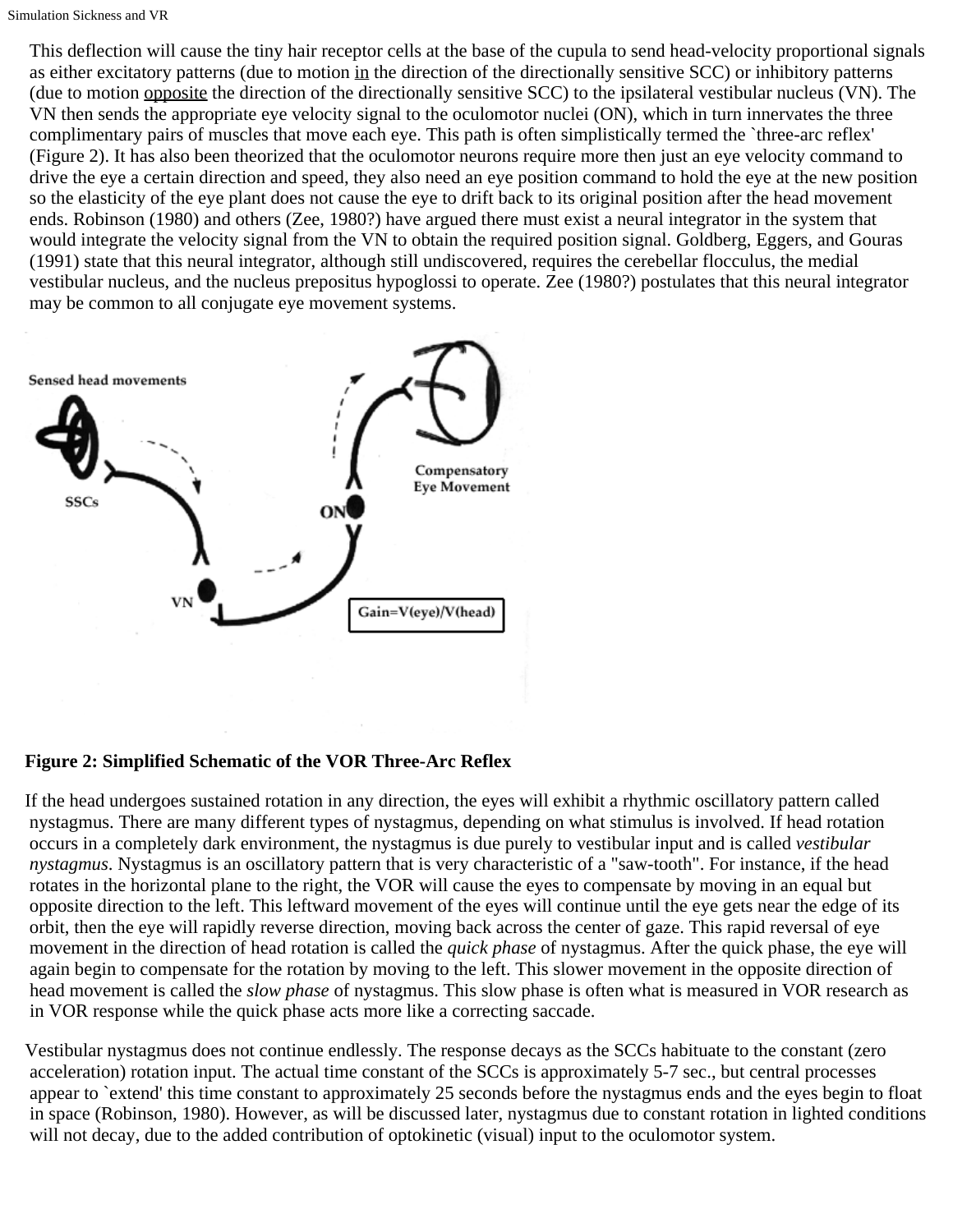How is the VOR commonly measured? The first general requirement is that measurement take place in a dark room, so that there can be no contributing affects of visually-based image-stabilizing systems (i.e., optokinetic) (one exception to this requirement is a new technique used by Dr. Halmagyi (1995) called a `head impulse'). A subject is then rotated either sinusoidally or continually in one direction. The movement of the eyes (vestibular nystagmus) is then recorded and the results are compared to the associated movements of the head. A common method of comparison involves the use of bode plots that look at VOR gain (defined as oppositely directed slow-phase eye velocity divided by head velocity) and VOR phase (phase angle between eye movements and head movements) as a function of frequency of head movement. If the VOR was completely compensatory, it would have a gain equal to 1.0 (unity) and no phase deviation.

Previous research has shown that the VOR acts as a band-pass filter. At very low frequency head movements (approximately 0.05 Hz or lower), the VOR compensation is poor, with low gain and a phase lead. At higher head movement frequencies (1 - 7 Hz) the VOR is very responsive with a gain close to 1.0 (unity) and eye movement in phase with head movement. It seems sensible that the VOR would operate well at these frequencies because they are the most likely to be encountered in everyday activities (head movement while walking is approximately 1 Hz, while running it is approximately 4-6 Hz). At still higher frequencies (above approximately 7-8 Hz), the system rolls off with VOR gain decreasing and phase lag increasing. Therefore, VOR responses are often characterized by their gain and phase relationship with the movement of the head at a particular frequency or frequency range.

An important factor that affects the VOR is the mental activity level of the subject. It has been shown (Robinson, 1980) that if the subject is not mentally active, the VOR gain, as tested in a completely darkened environment, is low. If asked to perform mental arithmetic during testing, the human VOR gain increases and averages approximately 0.65. Mental arithmetic involves alertness but no voluntary oculomotor activity. If however, the subject is asked to imagine and fixate on an imaginary spot on the wall in total darkness, the VOR gain increases to approximately 0.95 (this is sometimes called VOR-enhancement). Finally, if the subject is asked to imagine and fixate on a spot on the chair in which he/she is rotating, VOR gain drops to approximately 0.2 (this is often termed VOR-suppression). Apparently being alert is not enough, the subject must also be actively attending to the environment in a way that facilitates VOR functioning. Other factors that may lower the VOR indirectly by decreasing alertness include drugs, pain, and immobilization.

There has also been a differentiation in the literature between the VOR of a subject that is passively moved (Passive VOR) and the VOR of a subject that actively moves his/her head (Active VOR). Collewijn, Martins and Steinman (1983) demonstrated that Active VORs were more robust by 3%-13% than Passive VORs in almost all conditions. The variability of Active VORs was also less than Passive VORs. This could be due to the addition of efference copy (i.e., prediction). A further differentiation in VOR measurement is between Light VOR (sometimes termed Visual VOR) and Dark VOR. Light VOR entails measuring the VOR in a lighted environment and includes the influence of optokinetic stimulation (discussed below) while Dark VOR involves measuring the VOR in darkness and is considered more accurate in isolating the pure VOR response.

An issue that still is ambiguous concerns the effect of predictability of the stimulus on the VOR. It has been shown that the voluntary movement of the head can result in an improved VOR response (Active-VOR, Collewijn, et al., 1983). This is probably due to an efference copy of motor commands affecting the VOR three-arc reflex and is an indication that prediction does affect the VOR response. However, McKinley and Peterson (1985) demonstrated that VOR gain (in relaxed state, enhanced, or suppressed) is independent of whether or not a passive rotation stimulus was predictable or not. This seems to implicate efference copy as the effective method of prediction in the VOR process.

# **1.3 VOR Adaptation**

As described earlier, the VOR is a very low latency reflex that allows the eyes to compensate for self-rotation of the head. An important aspect of the VOR, however, is its ability to change its gain in response to changing conditions that result in a mismatch between the current gain setting and that required to keep an image stabilized on the retina. This mismatch could be internally generated, due to the effects of age, disease, or trauma on the vestibular apparatus, circuitry, and/or eye muscles. Or the mismatch could be externally created by changing the relative movement of the visual scene in response to head movements, such as would occur when putting on prescription eye glasses or an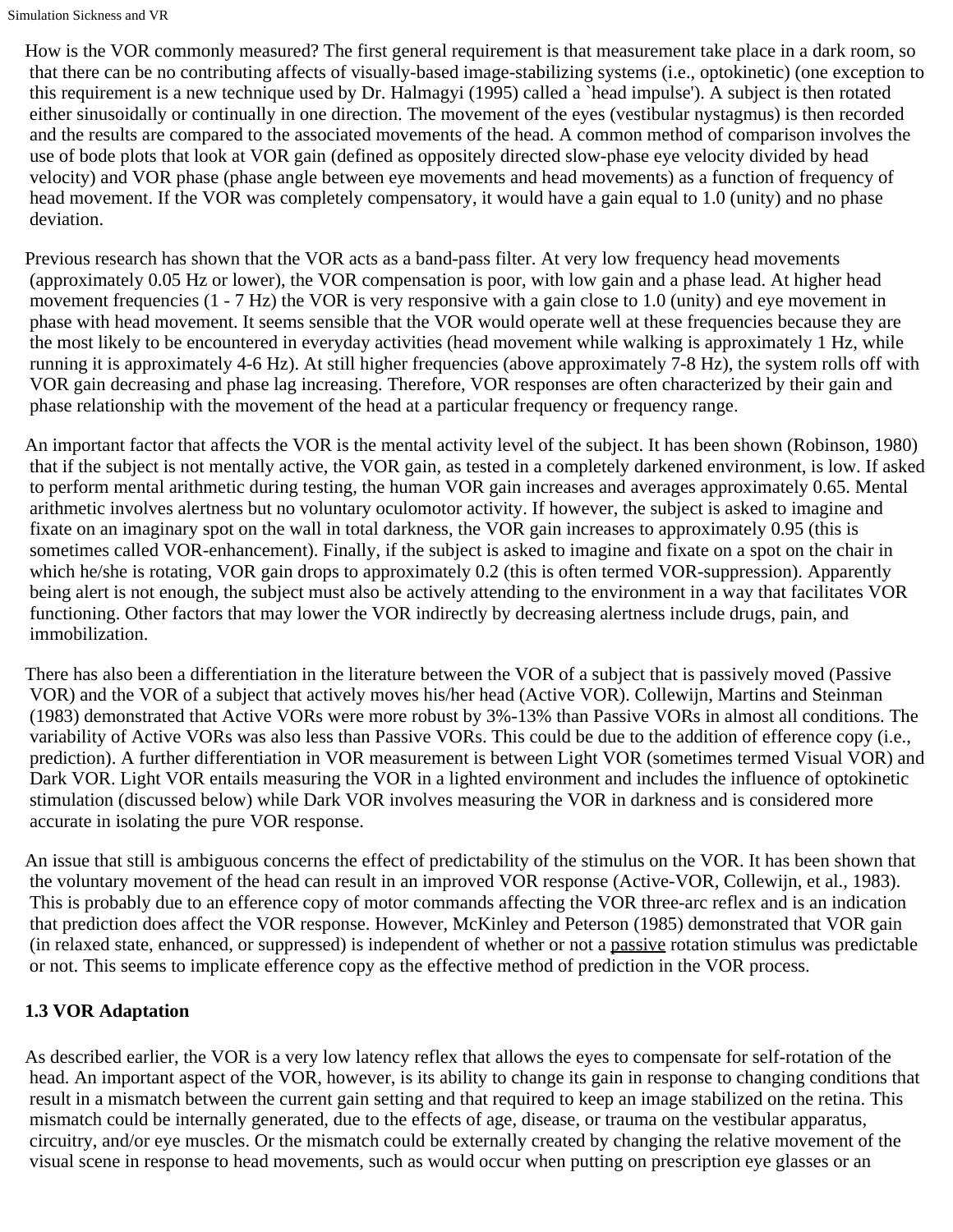image-magnifying scuba mask in water. Regardless of how the mismatch occurred, the VOR is capable of making adaptive (plastic) changes to its gain setting to correct for the difference and re-stabilize the image. First a model will be presented on how this adaptation takes place, followed by some general characteristics of this adaptation.

Ito's model (Figure 3), although dated and simplistic, still offers a good description of how the VOR adapts to internal or external changing conditions (Ito, 1972). The bottom of the figure is the three-arc VOR reflex described earlier with initial gain `alpha'. A side branch carries this signal through the vestibular cerebellum (VC) and returns to the main branch with gain `beta', so that the total VOR gain after the vestibular nucleus (VN) is `alpha - beta'. The theory is that the gain beta can be modified using retinally derived visual information on image slip and by changing beta the overall VOR gain is changed (alpha - beta). This visual information is believed to be relayed to the vestibulocerebellum via the accessory optic tract (aot) and climbing fibers (cf). Most of these paths have been shown to exist through medical research.



# **Figure 3: Ito's Model of VOR Adaptation**

As Ito's model shows, the vestibulocerebellum seems to be vital to the VOR adaptation process. Robinson (1976) demonstrated that removing the vestibulocerebellum did not affect the normal VOR response very much but it did cause the total loss of the ability to adapt the VOR to changing conditions. Furthermore, if the VOR had already been adapted to a gain other then its natural value when the removal took place, the gain was reset to a value close to natural value. This implicates the vestibulocerebellum as a vital component, not only in the adaptive process of the VOR, but also in the maintenance of the adapted gain values.

There have been many studies that examined the effects and limits of adaptation. Gauthier and Robinson (1975) proved that the human VOR gain could be increased (through the use of magnifying lenses) as well as decreased. Others have used image reversing prisms on humans and animals to see if the gain could in fact be reversed (Robinson, 1976, Gonshor & Jones, ??). Although large changes in VOR gains were observed, rarely did the observed gain changes match the required changes to maintain image stability. This may have been due to the large magnitude gain changes that were required (commonly 100-200% or more above or below the current gain setting).

Collewijn, et al. (1983) demonstrated that if the required changes were relatively small (36% or less of the original gain), the VOR could fully adapt to the all of the new conditions within approximately 30 minutes and even within 5 minutes if the required gain change was small enough. This was an important finding because the majority of gain change requirements that the VOR will encounter in real life and in simulated environments will be of this magnitude, not 200% or reversed vision! For example, simply putting on a pair of prescription glasses would result in a 3%-5% change in the relative movement of the visual image for each diopter of correction required.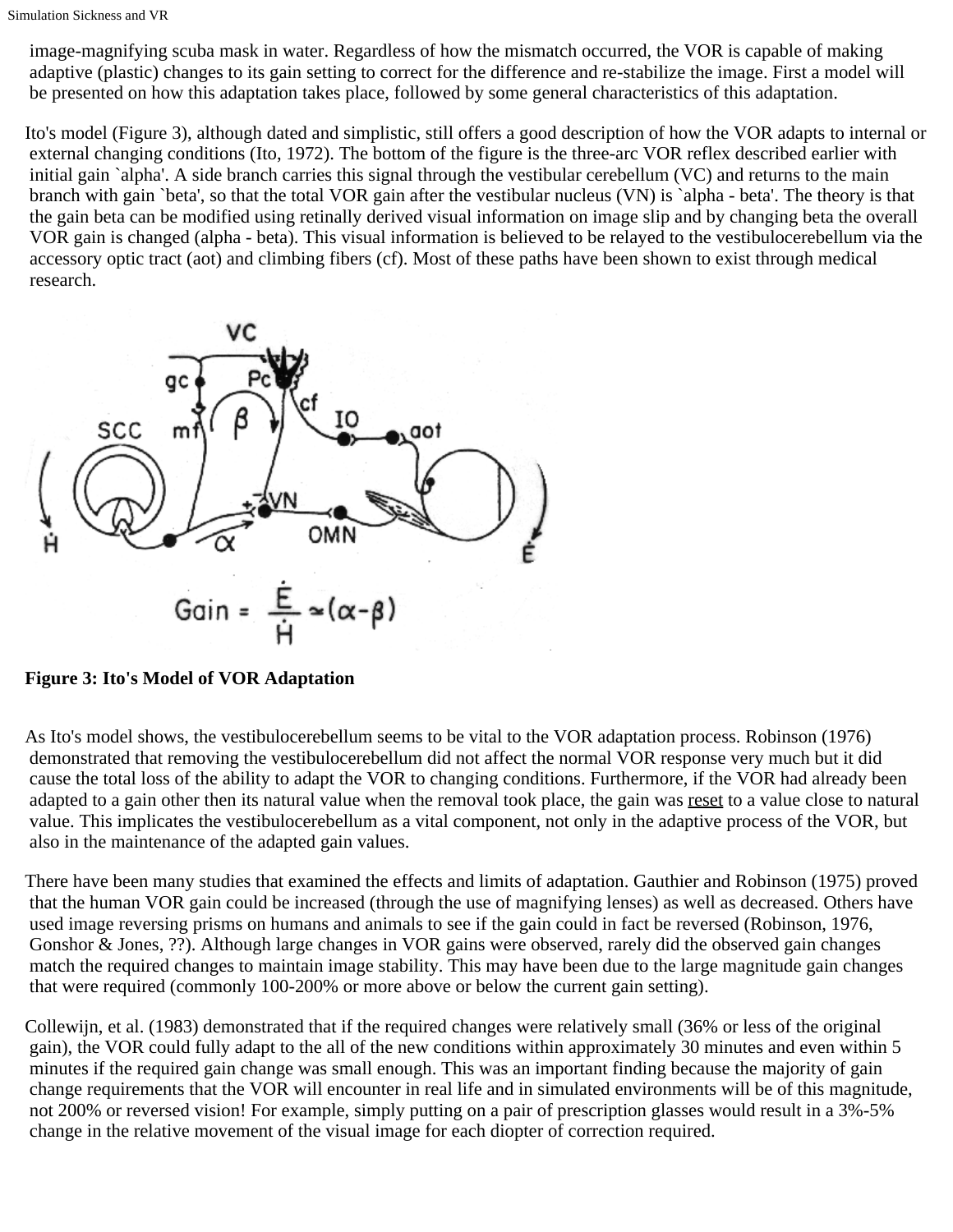Collewijn, et. al. also tried to differentially adapt each eye to unequal gain change demands but found that it was not possible. If the unequal demands were close enough in size, the eyes would settle in on an intermediate adaptation level. If the discrepancy was large, however, the dominate eye's adaptation level won out. This also makes sense, as the VOR does function as a conjugate eye movement.

It seems that there can exist simultaneously at least two (and quite possibly more) different VOR gains that can be toggled into use as the appropriate situation arises. For instance, just putting on a scuba mask or a pair of glasses may be enough to toggle the VOR to a gain that is acceptable for that condition. Just the tactile feedback of putting on the goggles may to be enough to toggle the adaptation in some cases (Viirre, 1995). However, it has not been completely determined whether these gain values are truly stored or if the adapting mechanism simply speeds up its adaptation to conditions that have occurred often enough in the past.

The above descriptions of the vestibular apparatus, the VOR and its characteristics, and VOR adaptation has hopefully provided insight into the nature of the VOR. However, the VOR does not act in isolation in attempting to keep images stabilized on the retina as the head rotates. There is a visually-based stabilizing mechanism also. This mechanism will be described next, along with its relationship to the VOR.

# **2.0 Relationship of the VOR to the Tracking Response of the Eye.**

The VOR is only one of five major types of eye movements. The other four (optokinetic, saccade, smooth pursuit, and vergence) interact dynamically with the VOR to 1) bring visual targets onto the fovea, and 2) keep them there. Of these eye-movements types, optokinetic and smooth pursuit can be considered tracking eye movements, as they both use input signals for directing the eye that are derived from the retina itself, and their function is essentially one of image stabilization, not image capture. Therefore this discussion will include how both of these tracking mechanisms relate to the VOR.

# **2.1 Optokinetic Reflex (OKR)**

While the VOR compensates for head movement by using input from the vestibular apparatus, the optokinetic reflex (OKR) works to maintain a stable image using visual input. The OKR system actually uses as input visual information coming from the entire retina (not just the fovea) to detect if an image slip is occurring. A slippage is manifest as an optical flow field moving across the retina. A common example of an OKR experience is a person peering out a large window on a moving train, watching the scenery pass by (Furness, 1981). If slippage is occurring, a corrective eye movement is generated to compensate for it by moving the eye with equal gain in the direction of the optical flow. Therefore, while both reflexes serve the same purpose and both can be considered involuntary, the VOR uses vestibular input to generate compensation commands while the OKR uses visual input to do the same. In fact, OKR can produce optokinetic nystagmus that appears similar to vestibular nystagmus discussed earlier, but while head rotation is required for vestibular nystagmus to occur, only a large field-of-view moving image is required to produce optokinetic nystagmus. Why would there need to be two separate systems to perform essentially the same image stabilizing task? It turns out that they both work in synergistic fashion to maximize the eye compensation response to any head movement.

First consider the fact that even under conditions of enhanced VOR, the gain of the resulting VOR averages approximately 0.95, not the required 1.0 to keep the eyes exactly stabilized in space. Yet the same VOR measured in the light does have a gain equal to 1.0 at most natural frequencies. Therefore, visual information provided by the lighted conditions allows for the correction of VOR residual error through some visual tracking mechanism (Peli, 1995). This visual tracking mechanism is in fact the OKR. Below is a description of how the VOR and OKR combine to provide optimum image stabilization performance.

The VOR is a very fast reflex that serves to compensate eye movements effectively for head movements at frequencies in the range of approximately 1-7 Hz, especially if the head movement is voluntary (allowing for efference copy). However, the VOR is less accurate at lower frequencies, especially those lower then 0.1 Hz, where the gain drops significantly and a phase lead appears. The OKR has the opposite performance characteristics. It has longer latency (due to the fact that it uses visual input) but at low frequencies (i.e., less then 0.1 Hz) it has near unity gain and no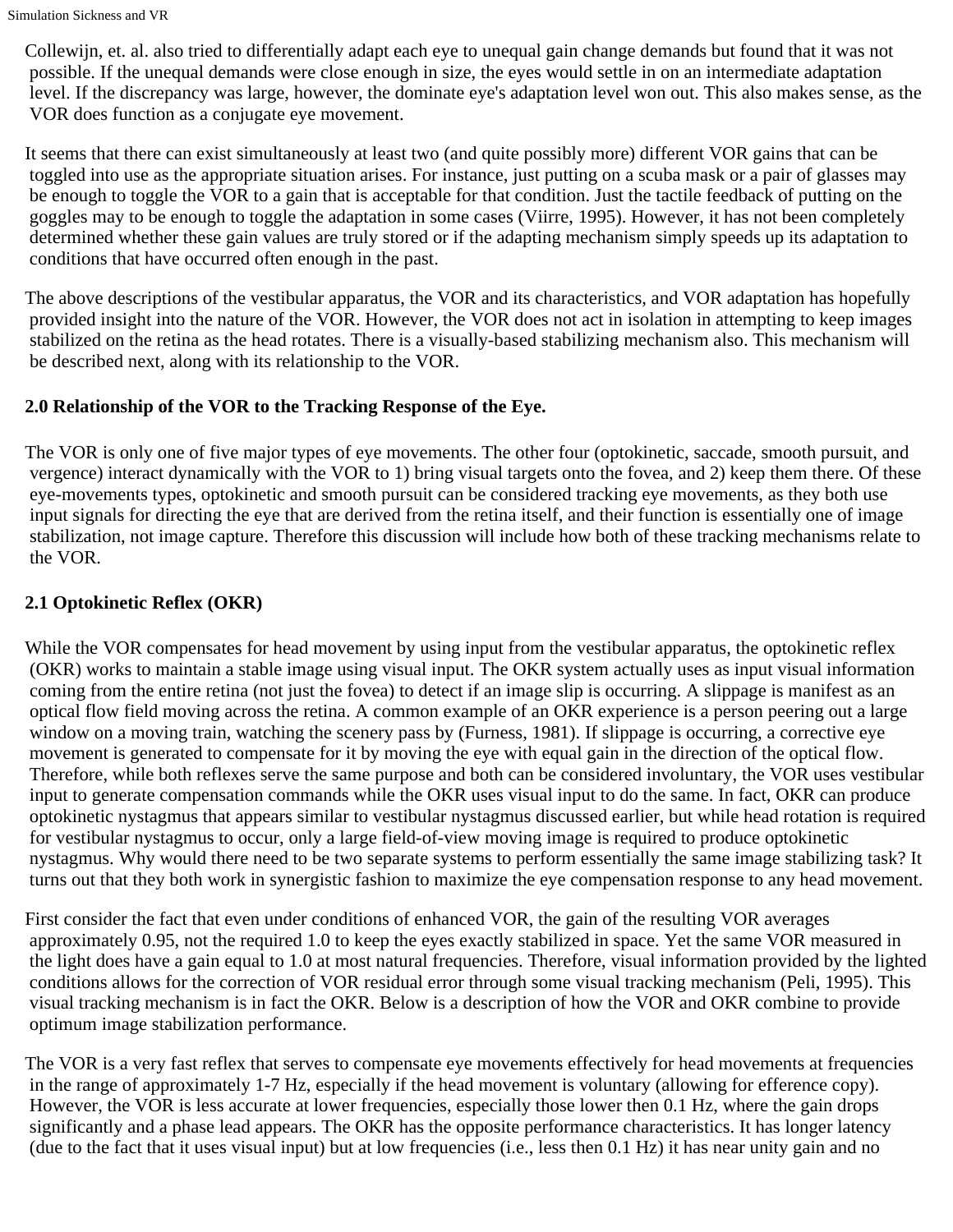phase. From 0.1 Hz to approximately 1 Hz, the OKR begins to lose gain and develop a phase lag due to increasing latency (Peterka, Black, & Schoenhoff, 1987). At higher frequencies it cannot effectively compensate due to its relatively long latency and low gain compared to the VOR. Therefore the combination of the two mechanisms allow for maximal image stabilization all the way from the lowest frequencies (governed mostly by OKR) to the highest frequencies (governed mostly by VOR).

There is another aspect of the VOR/OKR combination that contributes to improved performance over either system alone. This aspect is a timing issue; time of onset and time of offset. Earlier it was mentioned that the VOR has a very short latency (onset time) while the OKR has a longer latency. The VOR then allows for a faster reaction time even at lower frequencies. But it was also mentioned that the VOR will eventually decay during constant, zero-acceleration rotation due to the elasticity of the cupula. Although effectively extended through central processes, the time constant of pure vestibular nystagmus in humans is approximately 25 seconds. The OKR, however, has a long latency but no time constant as it does not decay with repeated stimulation of the retina by an optical flow. Therefore, as the VOR decays, the OKR is building up, creating a continual seamless stabilization of most images on the retina.

#### <concept of OKN counteracting inappropriate postrotatory vestibular nystagmus; direction of OKAN is opposite to that of perceived self-rotation - Zee 1980, Howard 1986>

## $\le$ also, loss of peripheral labyrinthine function abolishes OKAN - Zee 1980?>

Finally, it was shown earlier that VOR adaptation requires visual input from the retina regarding image slip. This information is also used by the OKR. Therefore, it may be possible that OKR mechanisms serve to provide this input to the VOR adaptation process, further coupling the two reflexes.

So as discussed, the VOR and OKR have different relative contributions in the areas of latency and frequency range. Alone, neither reflex can account for all possible head movements, but together they provide an excellent means to keep an image stabilized on the retina across the entire spectrum of head movements. A descriptive model of this relationship is shown below (Figure 4).



# **Figure 4: Descriptive Model of OKR/VOR Relationship** (from Howard, 1986b)

This model accounts for how visual and vestibular signals cooperate to produce image-stabilizing eye movements (Howard 1986b; derived from an earlier model by Robinson ,1977). Starting at the left of the diagram, stimulus (target) velocity is combined with visual feedback on current eye velocity to generate a retinal image-slip velocity. This slip velocity is adjusted by efference copy (with gain `k') which is an inner-feedback loop that provides prediction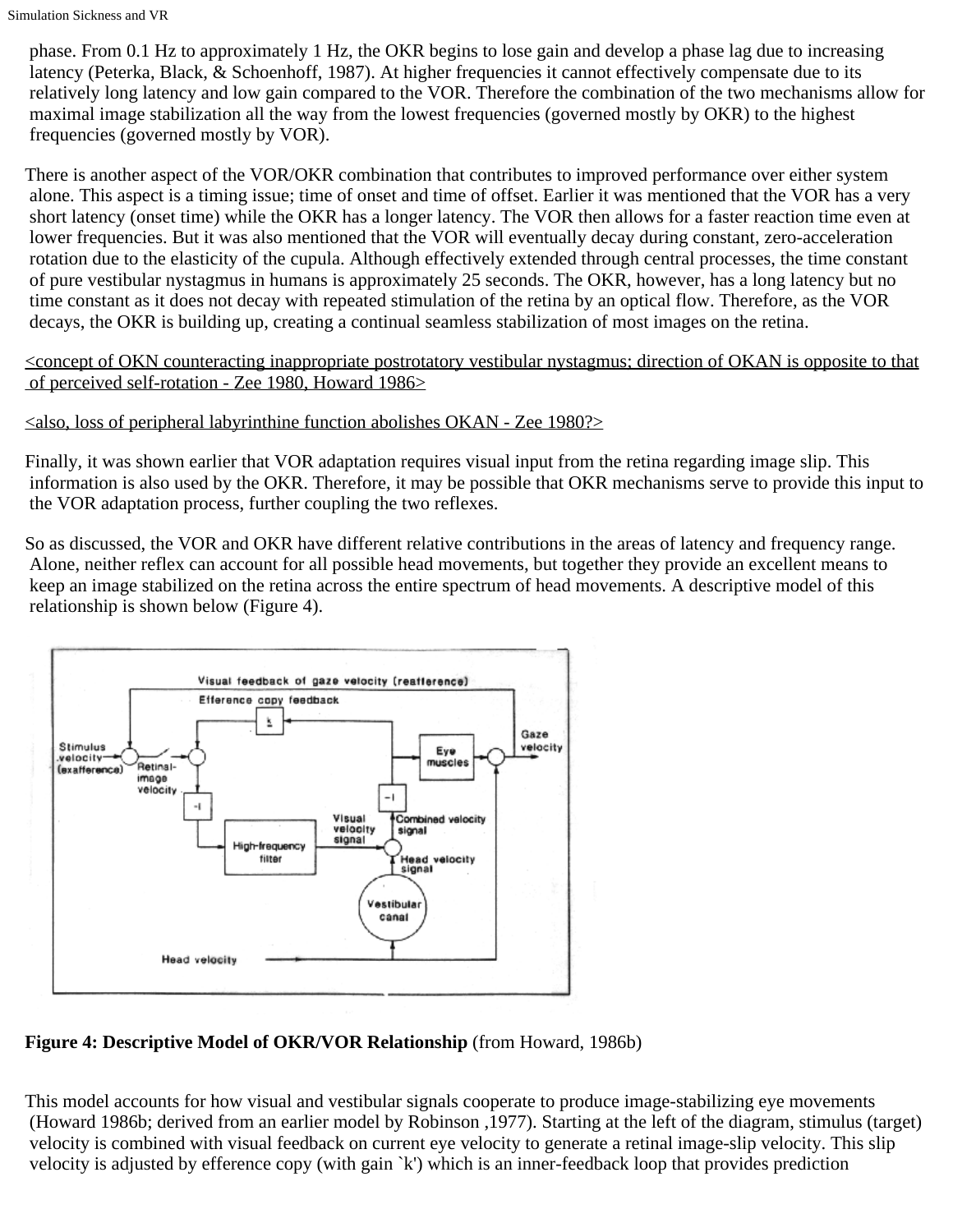information on the current eye movement plans. The resulting visually-mediated eye-command component is phase inverted and run through a high frequency filter so that the high frequency information is rejected (due to the lags/inaccuracies of the optokinetic system at higher frequencies). This final visual-velocity signal is then combined at the vestibular nucleus with the head-velocity signal coming directly from the SCCs, and the resulting combinedvelocity signal is phase inverted (due to the compensatory nature of eye movements) and sent to the eye muscles through the oculomotor neurons to stabilize the image. This final combined signal is also the efference copy that is fed back to affect future eye movements. Thus this model has the visual and vestibular signals combining in simple linearadditive fashion at the vestibular nucleus. One addition that `might' also be included is perhaps a low frequency filter (for frequencies below 0.05 Hz) to negate the poor low frequency response of the vestibular system.

## **2.2 Smooth Pursuit**

Another type of eye-tracking response is accomplished by a smooth pursuit eye movement. Smooth pursuit, like OKR, uses visual input to generate eye movements, but instead of functioning to keep the entire retinal image from slipping, smooth pursuit moves the eye to keep only the image that is on the fovea stabilized (Robinson, 1980). Smooth pursuit uses visual information of the foveal target to calculate its velocity so that the eyes can move accordingly. As an example, following the movement of a rabbit darting in a field would require the rabbit to always remain stabilized on the fovea while the rest of the image (the field) slipped across the peripheral retina. Predictability of target motion will increase smooth pursuit performance and bandwidth (Robinson, 1980; Furness, 1981). Smooth pursuit is also often considered a voluntary eye movement (while OKR is involuntary) although some researchers (as cited by Furness, 1981) have questioned this.

So what would happen if smooth pursuit and VOR occurred at the same time? This could happen, for instance, if you rotated your head from side to side (or up and down) while following the darting rabbit in the field. Each eye movement type has different goals; the VOR strives to keep the eye stabilized in space while the smooth pursuit attempts only to have the moving target image remain on the fovea. Which would win out? Benson and Barnes (1978)(cited from Furness, 1981) showed that VOR suppression by the pursuit commands would occur at up to approximately 1 Hz. Therefore, up to a limit, the pursuit mechanism would cancel the VOR commands (either directly or through other central processes such as parametric changes in the VOR) and allow for the continued pursuit of the target. This makes intuitive sense to anyone who has ever tried to run down a fly ball in a baseball game while his/her head was undergoing rotational vibrations due to the run! Also, remember how subjects could lower the gain of their VOR during testing simply by fixating on an imaginary point on their rotating chair? This is the same VOR suppression, where the pseudo-pursuit task is to follow the point on the chair.

#### **3.0 Speculations on the Visual and Vestibular System Contributions to Simulator Sickness**

First a brief overview of the concept and characteristics of simulator sickness will be presented. Second the sensory conflict theory will be offered as a potential link between the visual and vestibular systems and simulator sickness, followed by a discussion of other possible contributions that these systems may offer to understanding the nature of simulator sickness. Lastly an annotated list will be presented of current-technology virtual interface artifacts that may also contribute to simulator sickness, along with the associated rationale.

#### **3.1 Simulator Sickness**

Simulator sickness has existed for as almost long as simulators, and although much has been written on the topic, there is still disagreement in the community as to a proper definition and whether or not it is truly different then motion sickness. However, simulator sickness is often used to refer to sickness symptoms that result from an incorrect presentation of a simulation, not sickness caused by a correct simulation of a nauseating experience (Pausch, Crea & Conway, 1992). Motion sickness is considered to include any sickness symptoms that result from the characteristics of actual physical movement. Therefore, motion sickness would require that the vestibular apparatus be stimulated, while there would be no such requirement for simulator sickness (Pausch, et al., 1992; Hettinger & Riccio, 1992). Basically, if the characteristics of a simulator do not match the perceptual requirements of the human, simulator sickness may occur in subjects using that simulator. If all aspects of the simulation are fixed to exactly match the human perceptual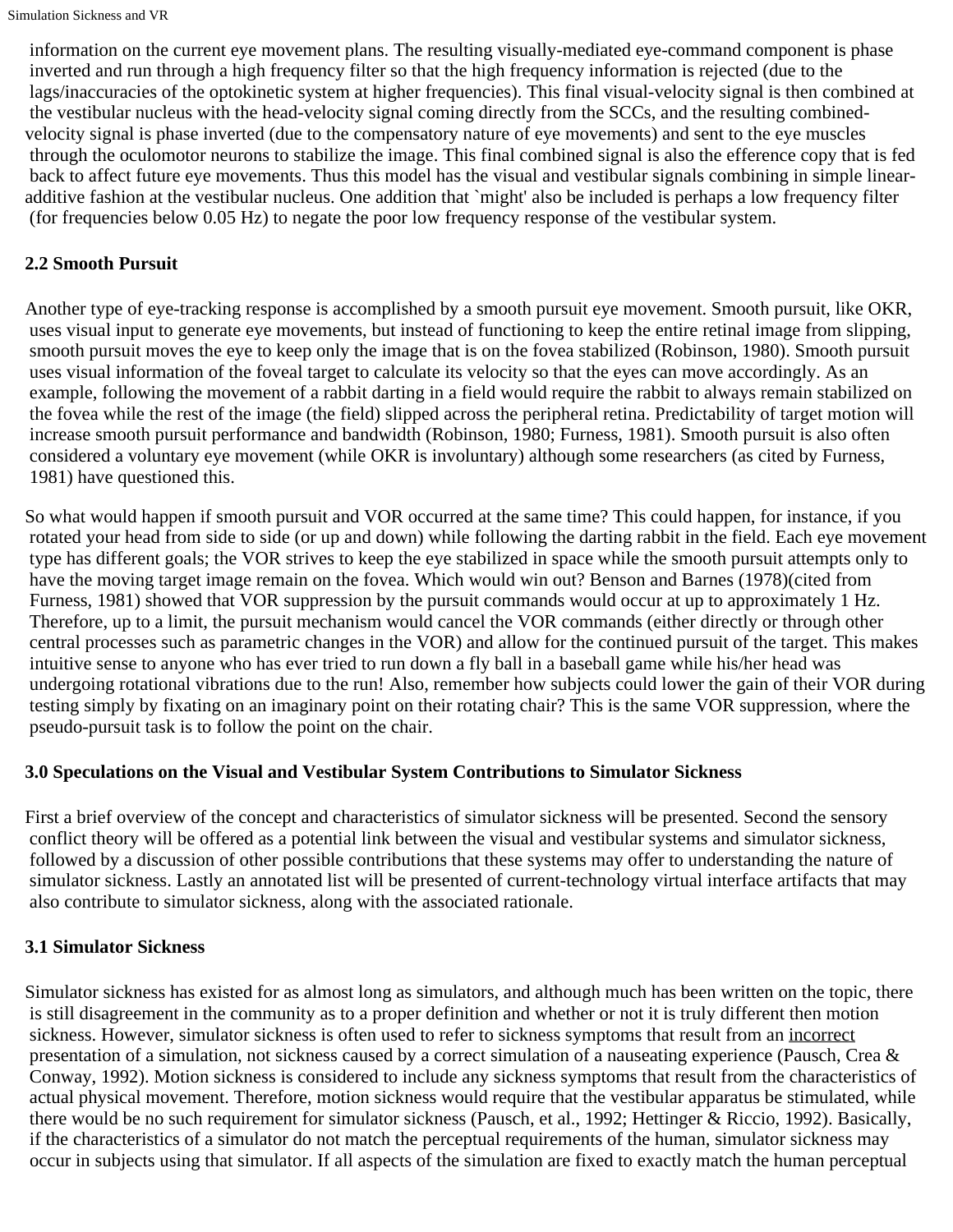requirements and this simulation is motion based, any further sickness symptoms would be termed motion sickness. However, a review of the literature will reveal that many researchers do not follow the above convention; many either interchange the two terms or simply call everything motion sickness. Therefore care must be taken when reviewing the motion sickness literature to determine what is actually being discussed.

There are many potential symptoms of simulator sickness. They include, but are not limited to, nausea, headaches, sleepiness, sweating, apathy, dizziness, general fatigue, eye strain, and loss of skin color (Ebenholtz, 1992; Pausch, et al., 1992). Another difference between simulator sickness and motion sickness seems to be in the proportion of individuals that develop certain symptoms (DiZio & Lackner, 1992). In general, motion sickness will result in many more instances of nausea/vomiting than simulator sickness. Simulator sickness is more likely to cause fatigue, eye strain, and headaches. Of course there is much overlap and a great deal depends on the specific platforms used in either case.

What causes simulator sickness? This appears to be the million dollar question. What makes it so difficult to decipher is that 1) not everyone that experiences the same simulation will get sick, 2) those that do will often have a variety of different symptoms, 3) many symptoms are internal, non-observable, and subjective, 4) symptoms can arise over a period of minutes to a period of hours, and 5) some individuals may get sick one day and be fine the next (McCauley & Sharkey, 1992; Griffin, 1990). Obviously there are many variables that influence simulator sickness and the resulting variation makes it difficult to acknowledge potential contributing factors without first mentioning a number of caveats. The goal would be to find major contributors to simulator sickness that can result in design guidelines to reduce many of the sickness symptoms that are experienced today.

# **3.2 Visual-Vestibular Conflicts and the Sensory Conflict Theory**

One theory that has arisen to explain motion sickness is called the sensory conflict theory. This theory, developed by Reason and Brand (1975), states that motion sickness will occur if there is a conflict between visual, vestibular, and proprioceptive signals in response to a motion stimulus. This conflict would arise from expectations of signal groupings based upon past experiences. If the mismatch is great, a sensation of oscillopsia (a state in which observed objects appear to oscillate) may occur, along with other motion sickness symptoms.

This sensory conflict may be decomposed into two *categories*: intermodality (between the visual and vestibular systems) or intramodality (between the SCCs and otolith organs within the vestibular apparatus) (Griffin, 1990). Regardless of category, there are three *types* of conflict that could occur: 1) where both signals exist and provide contradictory information, 2) where signal `A' exists but signal `B' is absent, and 3) where signal `B' exists and signal `A' is absent. (`A' and `B' are arbitrary designations for the two signals that are in conflict). The theory claims that all situations that cause motion sickness can be fit into one of the two categories and one of the three conflict types, for a total of six *conditions*.

Although the sensory-conflict theory was developed for motion sickness, it would seem to apply fairly well to simulator sickness with a couple of caveats. First, simulator sickness may include other inaccurate aspects of simulation that do not fall neatly into one of the six categories described above. For instance, a poorly vented helmet-mounted display (HMD) or tracking bodysuit may cause sickness symptoms, although there is no obvious sensory conflict involved. Second, it is doubtful that the second category (SCC-otolith organ conflicts) play much of a role in simulator sickness. So when considering simulator sickness, it may be wise to only consider the visual-vestibular conflicts that arise.

For each of the remaining three conditions involving visual-vestibular conflict, examples can be found from the world of virtual reality and simulation. For Condition 1, where both visual and vestibular signals exist but are in conflict, one example would be an inaccurate or noisy head-position sensor on an HMD. Another example would be if the display optics involved created an image scene magnification or minification from the `real' world, such as would occur if a scene's geometric field-of-view did not match the display's field-of-view. For Condition 2, where a visual signal occurred in the absence of a vestibular signal, a common example would be a flight simulator on a fixed base platform. For Condition 3, where a vestibular signal occurred in the absence of a visual signal, examples would include a very low display update rate, or a head tracking sensor that was either limited to translation or rotational movement only.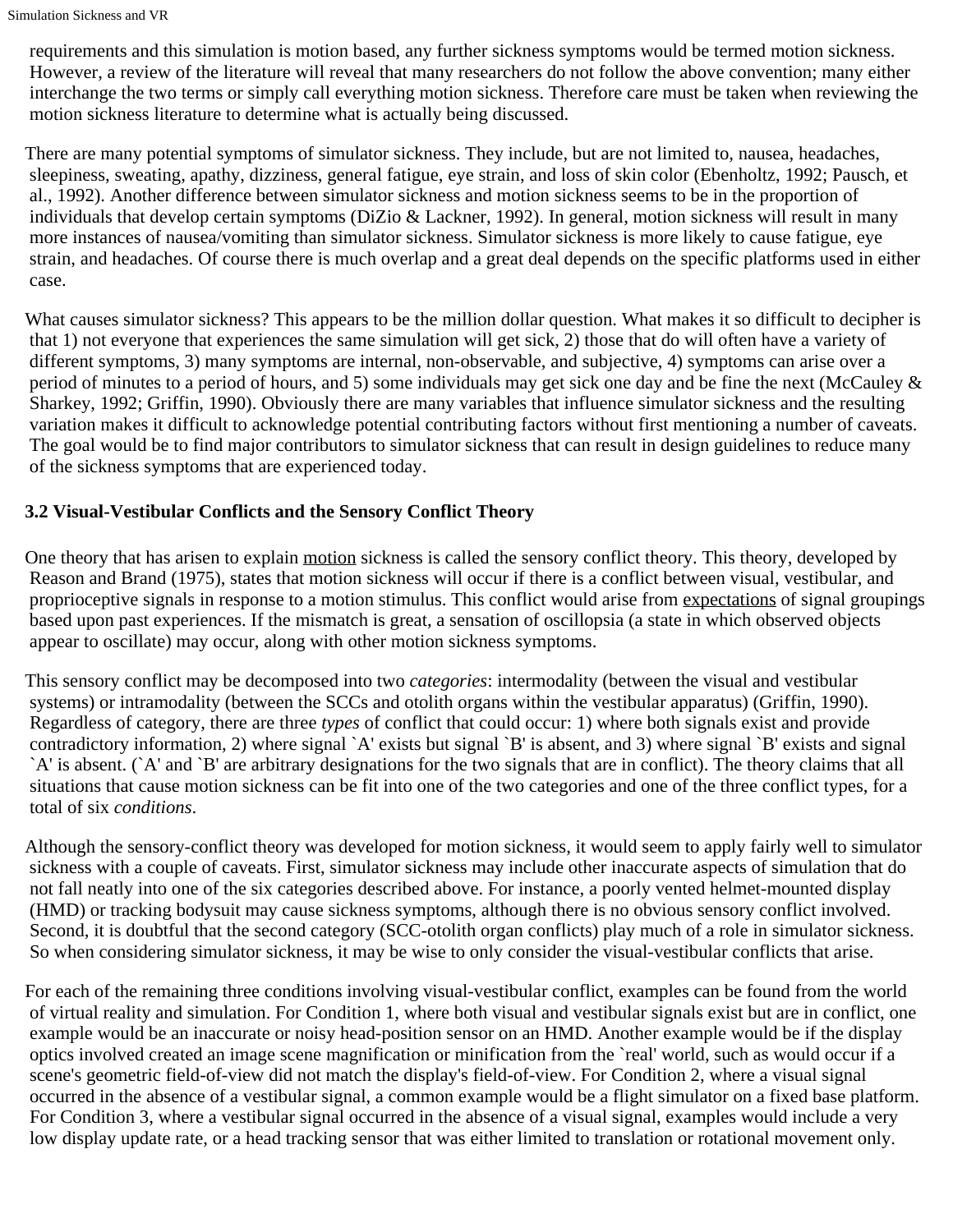This theory also seems viable when one considers the numerous research studies on the nature of VOR adaptation. These studies required mismatches between the visual scene and the VOR at onset to generate the mechanisms that change the VOR gain. In nearly all of these studies, when subjects first encountered the mismatch (or conflict), symptoms of simulator sickness occurred, including headaches, nausea, disorientation, sweating, etc. This would be a classic example of Condition 1, a visual-vestibular mismatch where both signals are present but contradictory.

Regardless of the sensory conflict theory, an important finding is that the existence of an working vestibular apparatus appears to be a necessary requirement for the experience of simulator or motion sickness. Labyrinthine defective individuals fail to exhibit symptoms even under the most extreme conditions and therefore are immune to simulator sickness (Ebenholtz, 1992; McCauley & Sharkey, 1992). However, the mere existence of a working vestibular system is not sufficient for motion sickness to occur, it is simply one necessary requirement.

It is also interesting to note that visual stimulation in the absence of vestibular input can also result in simulator sickness. Hettinger and Riccio (1992) found that individuals that do not experience vection do not experience simulator sickness. However, not all individuals who experience vection will get sick. Therefore, it appears that the ability to experience vection is also a necessary but not sufficient requirement for simulator sickness.

The last two paragraphs implicate both the vestibular and optokinetic systems as necessary components of simulator sickness. These findings, combined with the explanatory ability of the sensory conflict theory in regards to motion sickness situations and the apparent relevance of a modified version of that theory for simulator sickness, definitely point to a strong contribution and interaction of both the vestibular and visual systems in the occurrence of simulator sickness.

Lastly, there is the question of post-effects. The sensory conflict theory implies that if there is a visual-vestibular conflict, motion sickness may result. If there is a conflict of this sort in a virtual environment, the resulting VOR will likely have a mismatched gain. As was discussed earlier, the VOR has a tremendous capability to adapt to relatively small gain conflicts in a short amount of time. During this time, however, there may be definite feelings of sickness, but once it is fully adapted the symptoms may disappear - for awhile. Once the subject exits the virtual environment and returns to the real world, his/her VOR may still be `tuned' for the virtual world and need time to readapt. In the meantime balance, physical activity, and perception may be degraded (Ebenholtz, 1992). There is also the possibility that some aspect of the environment may at some future point trigger the VOR to momentarily `switch back' to its VE gain level. These `VOR flashbacks' could have serious implications for the well-being of the subject. Gauthier and Robinson (1975) actually provide evidence that this can occur. In testing the VOR of under-sea divers in the dark, these researchers found that either of two VOR gains could appear sporadically during the testing. Therefore, studies on simulator sickness need to consider post-effects as well as effects during the simulation.

# **3.3 Virtual Interface Artifacts that may Contribute to Simulator Sickness**

Given that there are many potential factors that affect simulator sickness, there are accordingly many virtual interface artifacts that could contribute to this condition. Therefore, the list was pruned to include only those artifacts that may contribute to simulator sickness by directly affecting the vestibular and vestibular-visual channels. It should be noted that many of these artifacts will contribute to simulator sickness only if they are of sufficient quality to stimulate the reflex responses to visual motion. Very crude displays may not cause simulator sickness but they will not have much intrinsic value either (Griffin, 1990). Below is an annotated list of these major virtual interface artifacts that should be researched for their effects on the VOR and simulator sickness.

# **3.31 Time Delays/Update Rate**

Scene shifting must occur within the bounds determined by the neurophysiology of the human visual system (Viirre, 1995). Earlier it was shown that the VOR has a latency on the order of 20 msec before the eyes begin to compensate for head movement. This creates a definite problem with current virtual interfaces. The time it takes for VR systems to record position information and update the visual scene can often be far slower then the ability of the human's central nervous system to detect position changes. For instance, the Polhemus Fastrak sensor alone has a latency of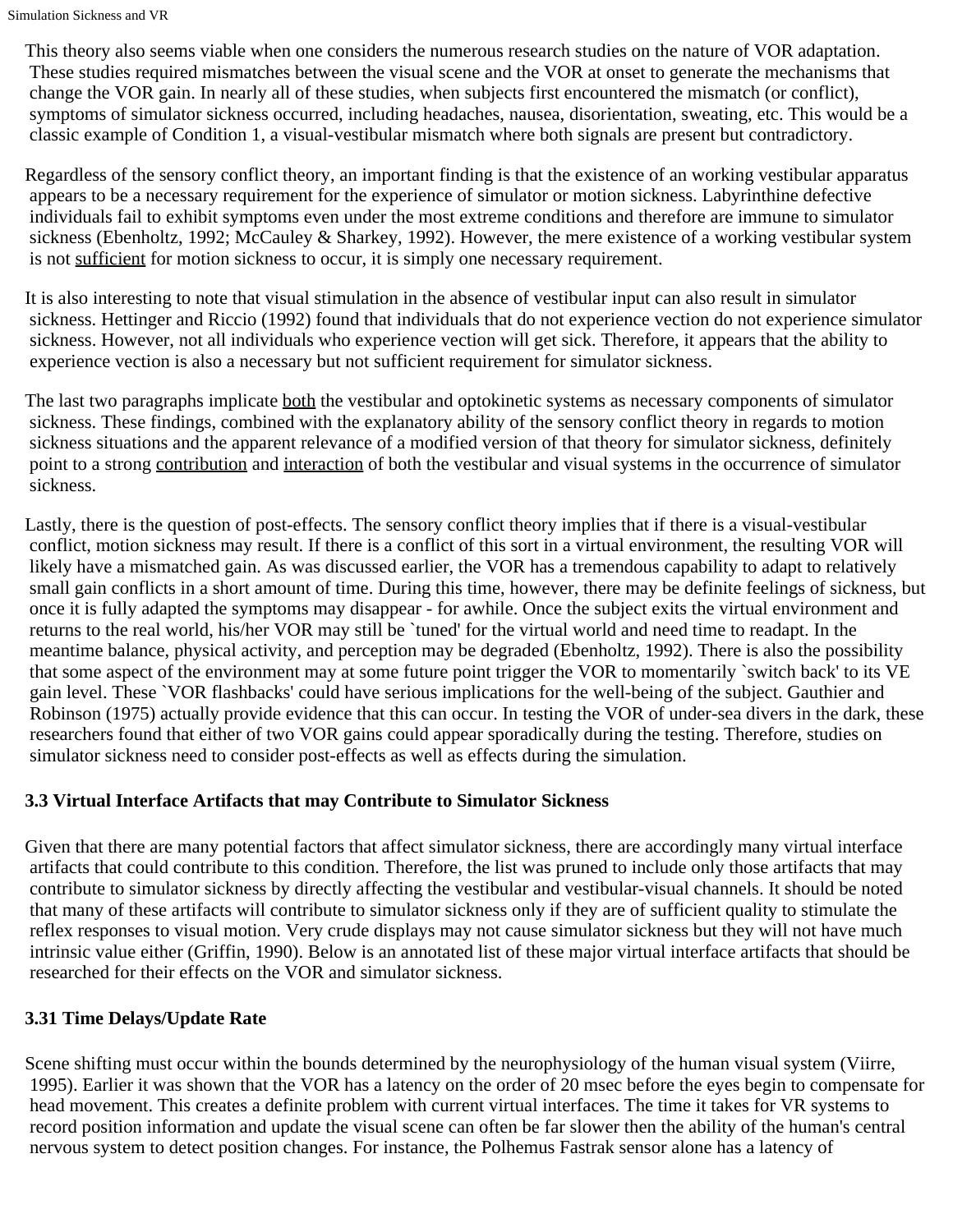approximately 100-250 msec. (Meyer, Applewhite & Biocca, 1992), and additional time must be added to update and render the new scene. This creates a mismatch between vestibular sensations/expectations and what is seen (sensory conflict theory) that can be very disconcerting and cause simulator sickness symptoms to develop. Also, unless the VOR adapts to develop a phase lag commensurate with the lag in the system, image slip may be noticed as the eyes first compensate for head movements, then the display updates itself. It is unclear if and to what extent the phase of the VOR can be modified by visual lags. Of course, much depends on the specific technology used (mechanical systems are very low latency) but the most popular VR systems do levy large time-lag artifacts.

Time lags are often stable/consistent within a specific virtual interface, being based upon hardware specifics or set processing requirements. However, cases may exist where the time lags can fluctuate more drastically, for instance when moving back and forth between a high-complexity visual scene and a low-complexity scene or when varying the distance between a tracking sensor and its transmitter. If the time delays are systematic and fixed, there is a possibility that the human perceptual system could adapt. If, however, the delays are more variable/inconsistent, it is unclear how the human will respond because it has been generally found that unpredictable stimuli are the hardest to adapt to. Both of these cases need to be examined further.

# **3.32 Tracking (Position) Inaccuracies**

Another artifact of current virtual interfaces is the inaccuracy of the tracking sensors used. Some sensors are highly accurate but constrain the user's movements (e.g., mechanical) while others become less accurate the further the sensor gets from its transmitter (e.g., magnetic, ultrasonic, optical), and certain trackers can have their accuracy interfered with by objects/sounds in the environment (e.g., magnetic, ultrasonic, optical) (Meyer, et al. 1992). The result of these inaccuracies is a distorted visual image that can result in image blur during image stabilization attempts by the VOR. This also creates a visual-vestibular mismatch which opens the door to potential simulator sickness symptoms. Again, if the position inaccuracy is consistent, there is a chance that the VOR may adapt to correct for this mismatch. If the inaccuracies are variable (which is more likely the case), it is very unclear whether or not the VOR will adapt, and if so to what value. Also, the virtual interface may actually have different position accuracy's for different types of motion, i.e., rotation or translation. This further complicates the issue.

# **3.33 Display Field of View (FOV)**

Display FOV is generally limited in current VR systems due to its tradeoff with resolution of a display. Most reasonably-priced HMDs on the market today have display FOVs of approximately 40 degrees horizontal by 30 degrees vertical, although some (e.g., Virtual I/O) sacrifice FOV for increased resolution while others (e.g., Division) sacrifice resolution for large FOVs (VR News, 1995). There is a continuing debate as to which aspect should be emphasized, the answer often being task dependent. Simulator sickness does seem to occur more often in large FOV displays, however, as these displays offer a more compelling display of motion (Pausch, et al., 1992).

One potential contributor to this debate that so far has received scant attention is the potential connection between the display FOV and VOR plasticity. Given that the VOR requires optokinetic slip signals to adapt its gain and that these visual signals usually are extracted from image slip over the entire retina due to the optical flow field, there may be a lessening of VOR adaptation at lower FOVs. This lessening may take the form of decreased gain adjustment or increased time to adaptation, or some combination of the two. A study comparing display FOV to VOR adaptation would provide new information to the FOV/resolution debate while potentially providing insight on the causes of simulator sickness.

# **3.34 Image Quality/Resolution**

The corollary to the above argument would serve to consider the impact of image quality/resolution on VOR adaptation. Although there is less face validity for such an experiment, there may be aspects of image quality that affect the optical flow field and recording of image slip on the retina. If image slip detection is affected, OKR and VOR adaptation may also be distorted. It is important to remember, however, that increasing a display's resolution may mean decreasing the associated FOV and/or decreasing the update rate (increasing time lags).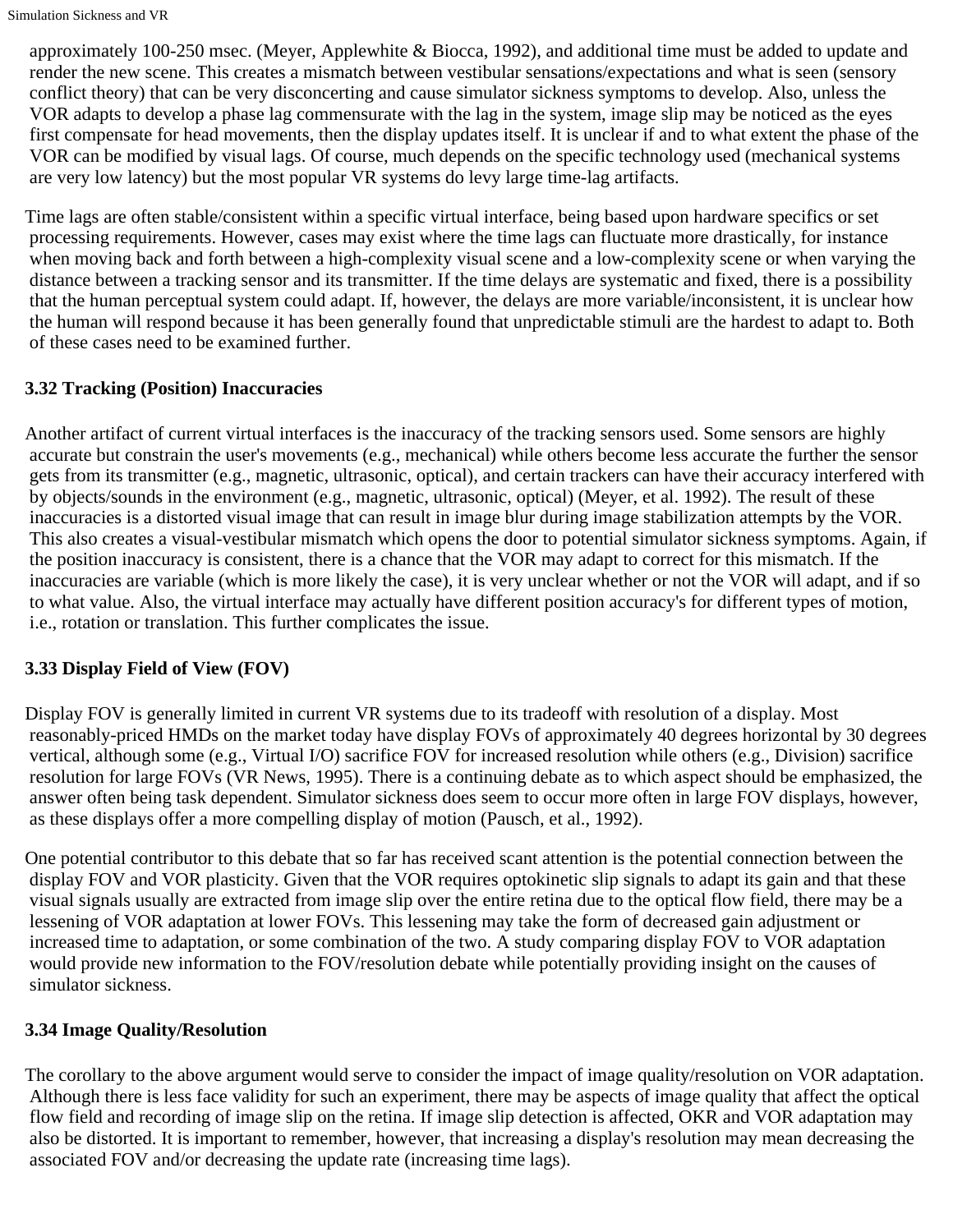# **3.35 Geometric FOV (GFOV)**

A separate but related concept to display FOV is the geometric FOV (GFOV). The GFOV is the visual angle defined by the viewing frustum used for image *generation* (Danas, 1995). Essentially, when creating an image scene for display, the GFOV defines the viewing volume of the virtual space that will be rendered by computer graphics algorithms. Once it is rendered, it is mapped on to the display FOV, which is the visual angle subtended by physical display screen during image viewing. Therefore, GFOV is the visual angle used during image *creation* to determine which aspects of an image will be seen, and the display FOV is the set visual angle in which the images will be *displayed*. If GFOV matches display FOV, there is a 1:1 correspondence between image generation and image display. However, if GFOV is greater then the display FOV, there will be a perceptual minification of the image relative to its `true' virtual state, and if GFOV is less then the display FOV the result will be a relative magnification of the scene.

Since software determines the GFOV and HMDs can have widely varying display FOVs, there is a potential for a mismatch between GFOV and display FOV with its resulting perceptual distortions. Danas (1995) discovered that these distortions can affect visual-auditory matching tasks in a virtual environment. Given the resulting perceptual minifications/magnifications that may occur, it seems reasonable that the VOR would need to adapt to these conditions, and the accompanying visual-vestibular conflicts could increase the likelihood of simulator sickness.

# **3.36 Helmet Optics/Weight**

The HMD could affect the VOR and simulator sickness in a couple of ways. First, HMD weight can change the apparent mass of the head, requiring increased effort on the part of the user to make head movements and potentially affecting otolith signaling of tilt (DiZio & Lackner, 1992). This can create a conflict between the vestibular and proprioceptive system according to the sensory conflict theory, creating a potential for sickness symptoms to develop. Second, HMD optics may magnify or minify a visual scene, creating a mismatch between visual and vestibular signals along the lines of VOR adaptation studies. This has definitely been shown to be potentially disconcerting. Distortions and non-linearites in the optics can further degrade the image.

#### **3.37 HMD Accommodation/Vergence cues**

The VOR gain varies between 1 and 2 depending on the distance to the target of fixation. HMD close-in optical displays can create artificial vergence cues which could change one's VOR gain. Zee's chapter in Zabel, Howard 1986, Viirre 1986.

# **3.37 Augmented Displays**

Finally, augmented displays offer an interesting situation. These displays allow the presentation of virtual graphics superimposed on a view of the real world. A common example of this type of display is the head-up-display (HUD) found in many aircraft cockpits and a few automobiles. The augmented display types being explored in virtual reality research are head-coupled devices that move with the user, with some computer graphics defined as world-stabilized (fixed in space) while others are head-stabilized (they move with the user's head so as to always remain in the same relative position on the display). There is a question as to which reference frame the VOR would `tune'. If it remained tuned to the real world image, the VOR would not adapt and this would likely result in image slip for the worldstabilized and head-stabilized computer graphics. If, however, it adjusted its gain to match the world-stabilized computer graphics presentation, it would result in a potential real-world image slip due to system lags/update rates discussed earlier. If the VOR became adapted to the head-stabilized computer graphics, VOR gain would essentially be suppressed and the images of the real world and the world-stabilized computer graphics would slip at slightly different rates (due to time lags involved). It is unclear exactly how the VOR would react to such situations and what parameters (luminance, contrast level, scene complexity, etc.) may affect this reaction.

Although the above virtual interface artifacts highlight potential causes of simulator sickness through the vestibular and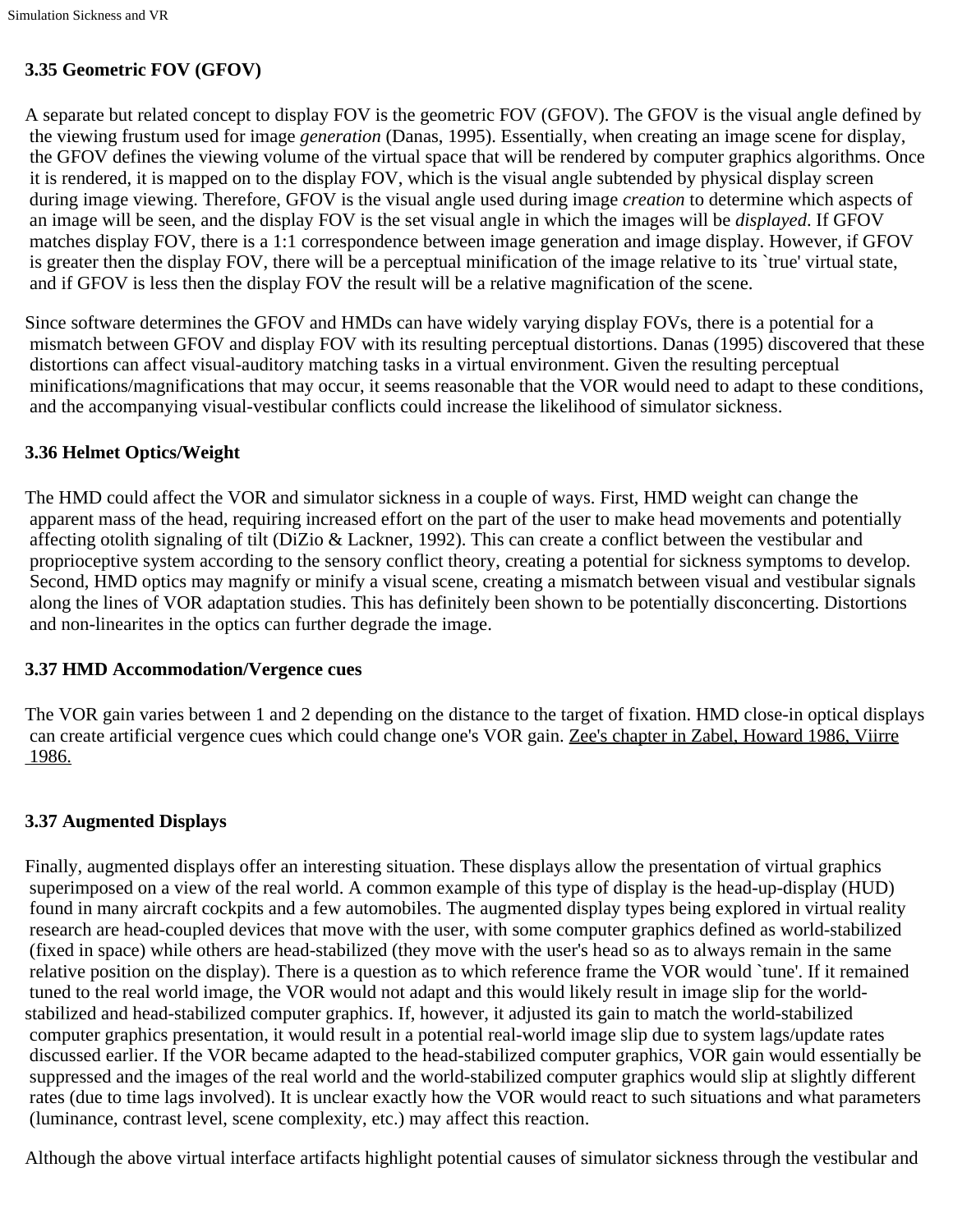vestibular-visual channels, it is obviously not a complete list. A more detailed review of the literature would serve to identify other areas of concern as well as what efforts have begun to explore the above identified issues.

## **References**

1) Collewijn, H., Martins, A.J. & Steinman, R.M. (1983). *Compensatory eye movements during active and passive head movements: fast adaptation to changes in visual magnification*, J. Physiol **340**, 259-286.

2) Danas, E. (1995). *Mapping auditory space onto visual space*, unpublished masters thesis, University of Washington, Seattle, WA.

3) DiZio, P. & Lackner, J.R. (1992). *Spatial orientation, adaptation, and motion sickness in real and virtual environments*, Presence **1:3**, 319 - 328.

4) Ebenholtz, S. M. (1992). *Motion sickness and oculomotor systems in virtual environments*, Presence **1:3**, 302-305.

5) Furness, T. A. (1981). *The Effects of Whole-Body Vibration on the Perception of the Helmet-Mounted Display*, doctoral dissertation, University of Southampton.

6) Gauthier, G.M. & Robinson, D.A. (1975). *Adaptation of the vestibulo-ocular reflex to magnifying lenses*, Brain Research **92**, 331 - 335.

7) Goldberg, M.E., Eggers, H.M., & Gouras, P. (1991). *The ocular motor system*, In E.R. Kandel, J.H. Schwartz, & T.M. Jessell (Eds), Principles of Neuroscience (Third Edition), Appleton & Lange.

8) Griffin, M.J. (1990). Handbook of Human Vibration. Academic Press Limited, London.

9) Halmagyi, Dr., Presentation on the 3-D measurement of the VOR in normal and labyrinthine deficient subjects using the head impulse stimulus, UW Medical Center, 29 Nov, 1995.

10) Hettinger, L.J. & Riccio, G.E. (1992). *Visually induced motion sickness in virtual environments*, Presence **1:3**, 306- 310.

11) Howard, I.P. (1986a). *The vestibular system*, In K.R. Boff, L. Kaufman & J.P. Thomas (Eds), Handbook of Perception and Human Performance. New York: John Wiley.

12) Howard, I.P. (1986b). *The perception of posture, self motion, and the visual vertical*, In K.R. Boff, L. Kaufman & J.P. Thomas (Eds), Handbook of Perception and Human Performance. New York: John Wiley.

13) Kelly, J.P. (1991). *The sense of balance*, In E.R. Kandel, J.H. Schwartz, & T.M. Jessell (Eds), Principles of Neuroscience (Third Edition), Appleton & Lange.

14) McCauley, M.E. & Sharkey, T.J. (1992*). Cybersickness: perception of self-motion in virtual environments*, Presence **1:3**, 311 -318.

15) McKinley, P.A. & Peterson, B.W. (1985). *Voluntary modulation of the vestibulo-ocular reflex in humans and its relation to smooth pursuit*, Exp Brain Res. **60**, 454 - 464.

16) Merfeld, D.M. (1995). *Modeling the vestibulo-ocular reflex of the squirrel monkey during eccentric rotation and roll tilt*, Exp Brain Res. **106**, 123 - 134.

17) Meyer, K., Applewhite, H.L. & Biocca, F.A. (1992). *A survey of position trackers*, Presence **1:2**, 173-200.

18) Peli, E. (1995). *Real vision and virtual reality*, Optics and Photonics News, Jul 95, 28-34.